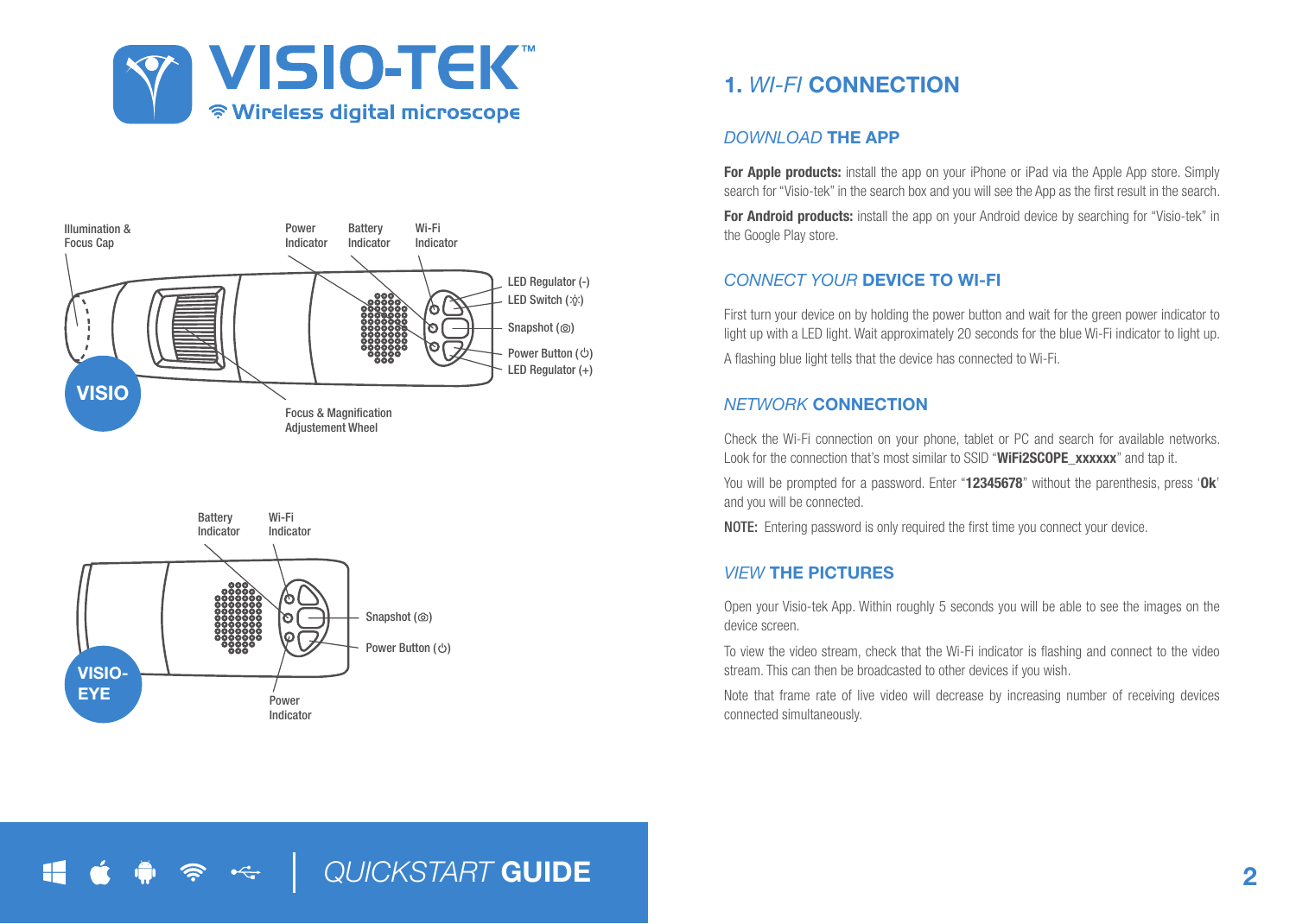# *2. USING THE* LED BUTTONS

**Power Indicator (green LED):** The LED lights up when the microscope is in Wi-Fi mode or when connected via Mini USB cable to the PC or power supply.

Wi-Fi Indicator (Blue LED): When Wi-Fi is transmitting correctly, the LED will flash. Continuous illumination indicates no Wi-Fi transmission.

Wi-Fi: Hold the button for 2 seconds to activate the device Wireless Access Point (WAP)

USB: Switch off your Visio-tek microscope and connect to the USB port on your computer via USB cable

**Snapshot Button:** Press the button to capture pictures directly from the microscope.

**LED Regulator Button (+/-):** Press  $+$  and  $-$  to increase or decrease the intensity of the light.



### **SWITCHING LIGHT FUNCTIONS**

Hold LED Switch Button ( $\psi$ ) for two seconds to switch from white light to IR light/UV light; Press + and - to increase or decrease the intensity of the light. The UV LEDs or IR LEDs are automatically activated when the intensity drops below the LEDs minimum levels.



- $\bullet$  after switching from IR to UV LEDs, if press  $+$  once, it will return to IR LEDs (low luminance status)
- after switching from WHITE to UV LEDs, if press + once, it will return to WHITE LEDs (low luminance status)

## *3. THE APP ON* APPLE & ANDROID DEVICES

Click on  $\mathbf{\hat{V}}$  to run the Visio-tek app and view the live stream. If the image stream seems too slow or goes to a black screen, restart the app and connect again.

On Android connected devices, run the app by clicking on  $\left|\nabla\right|$  and after click on  $\left|\nabla\right|$ 



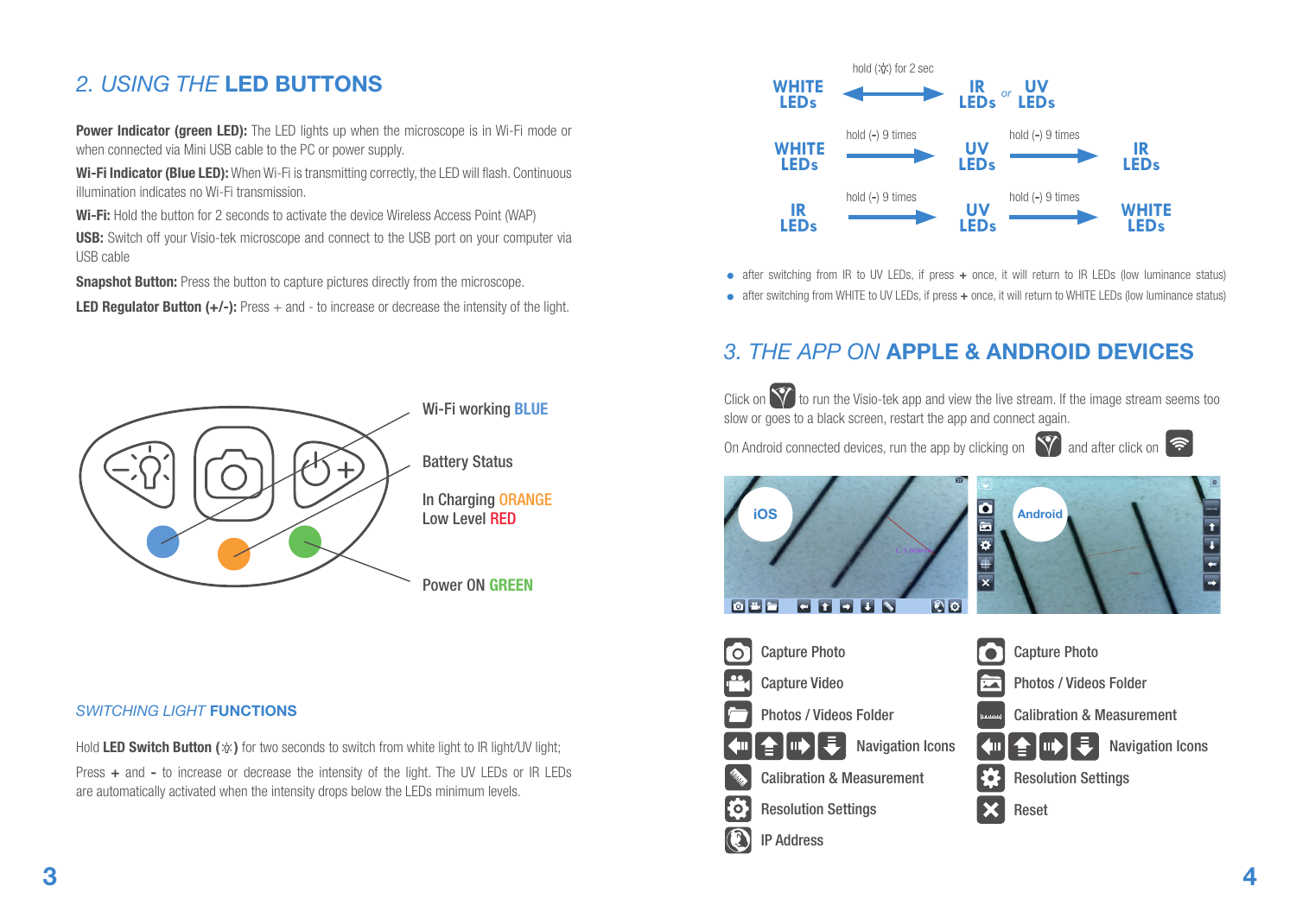# 4. *CALIBRATION ON* SMARTPHONE & TABLET

To obtain accurate measurement data for each magnification, please calibrate before any measurements. Use the enclosed calibration ruler. Bring the image into focus by turning the "Focus & Magnification adjustment wheel";

## *CALIBRATION ON* iOS

Click the calibration icon  $\gg$  to pop-up the screen;

Click "Calibration"  $\bigoplus$ 

A. Click to select a first point and refine the selection by clicking the arrows.  $\left\{ \leftarrow \right\}$ 



C. Press any point on the screen.

D. Enter the actual value of lenght and press "OK": a line of known length will appear.

## *CALIBRATION ON* ANDROID

A. Click on the triangle button on the top-left of the screen and enter the scale value in the "Magnification" box.

**B.** Use the enclosed calibration ruler as observed object. Click on

**C.** Click  $\bigoplus$  to start calibration.

D. Click to select a first point and refine the selection by clicking the arrows.

E. In the same way select a second point at a known distance.

F. Press any point on the screen, enter the actual value of lenght and press "OK": a line of known length will appear.

Now the calibration is completed. Click on the screen again, you can make measurements on the live video using the same focus. If the new photo object is not in focus, please only adjust the distance between the microscope and the object until the photo is clear.

For more information about Calibration go to Visio-tek official website www.visio-tek.net and search the related video tutorial.

## *5. CONFIGURATION & INSTRUCTIONS FOR*  VISIO-EYE



## *FOR EYEPIECE* MICROSCOPES

#### C- Mount thread microscope:

connect by screwing the VISIO-EYE to your Eyepiece Microscope.

Microscopes with 23 mm diameter eyepiece: screw VISIO-FYE to VISIO-SCOPE lens and insert in the Evepiece Microscope.

### Microscopes with 30 mm diameter eyepiece:

screw VISIO-EYE to VISIO-SCOPE lens; enter the 30.0 adapter and insert in the Eyepiece Microscope.

### Microscopes with 30.5 mm diameter eyepiece:

screw VISIO-EYE to VISIO-SCOPE lens; enter the 30.5 adapter and insert in the Eyepiece Microscope.

## *FOR OPTICAL* ENDOSCOPES